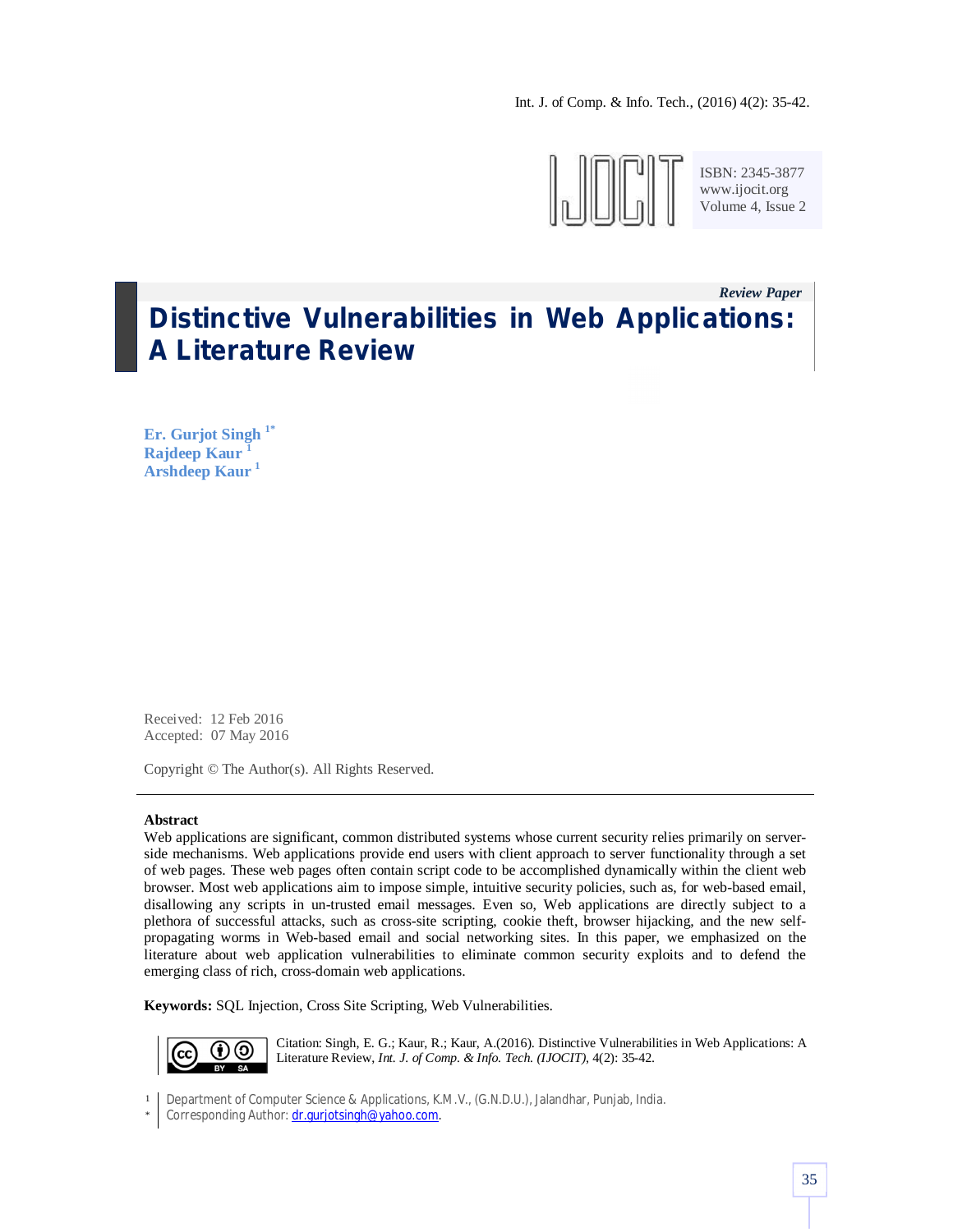#### **1. Introduction**

With the development of information technology, [1] website security is very important because the website contain critical information about a company and now a day's website impairment is very common even a script kiddies and a new born hackers can do this. Despite their influences, web applications do raise a number of security involvements stemming from improper coding. Serious flaws or vulnerabilities, allow hackers to gain direct and public connection to databases in order to churn precise data. Many of these databases contain valuable information (e.g., personal and financial details) making them a numerous target of hackers. Although such acts of vandalism as obliterate corporate websites are still commonplace, nowadays, hackers prefer promoting access to the sensitive data consisting on the database server because of the enormous pay-offs in selling the data.

In the framework expressed above, it is easy to see how a hacker can instantly access the data consisting on the database through a dose of creativity and, with luck, failure or human error, prominent to vulnerabilities in the web applications.

As stated, websites depend on databases to distribute the required information to visitors. If web applications are not protect, i.e., vulnerable to, partially one of the distinct forms of hacking techniques, then your unified database of sensitive information is at serious risk. Some hackers, for example, may maliciously infuse code within vulnerable web applications to hoax users and redirect them against phishing sites.

This procedure is called Cross-Site Scripting and may be used even still the web servers and database engine consist of no vulnerability themselves. Recent research parades that 75% of cyber-attacks are done at web application level.

The remainder of this paper is organized as follow: in the section 1.1 we introduce the web applications and in section 1.2, we discuss the distinctive web application vulnerabilities. In the next section 2, we present the literature on web application and their vulnerabilities. At last, we conclude the paper.

## **2. WEB Applications**

From a technical view-point, the web is an extremely programmable environment that allows mass customization through the immediate deployment of a large and distinct range of applications, to millions of global users. Two important components of a modern website are malleable web browsers and web applications; both available to all and sundry at no expense.

Web browsers are the software applications that avow users to fetch data and interact with content located on web pages within a website. Today's websites are a deep cry from the static text and graphics showcases of the early and mid-nineties: modern web pages allow illustrated dynamic content to be pulled down by users according to individual preferences and settings. Furthermore, web pages may also rush client-side scripts that "change" the Internet browser into an interface for such applications as web mail and associative mapping software (e.g. Yahoo Mail and Google Maps).

Most importantly, modern web sites concede the capture, processing, storage and transmission of sensitive customer data for immediate and repetitive use and, this is done through web applications. Such appearance as webmail, login pages, brace and product request forms, shopping carts and content executive systems, shape modern websites and provide businesses with the means crucial to correspond with prospects and customers. These are all familiar examples of web applications.

Web applications are, therefore, computer programs conceding website visitors to submit and retrieve data to/from a database over the Internet using their approved web browser. The data is then conferred to the user within their browser as information is achieved dynamically by the web application through a web server.

For the more technical oriented, Web applications query the content server (essentially a content repository database) and dynamically generate web documents to handle to the client (people surfing the website). The documents are generated in a standard format to allow brace by all browsers (e.g. HTML or XHTML). JavaScript is one form of client side script that permits dynamic elements on each page (e.g. image innovations). The web browser interprets and runs all scripts while exhibiting the requested pages and content.

Additional significant advantage of building and maintaining web applications is that they achieve their function irrespective of the operating system and browsers running on client side. Web applications are quickly set up anywhere at no cost and without any installation requirements at the user's end. As the number of businesses grasping the benefits of doing business over the web increases, so will the use of web applications and other related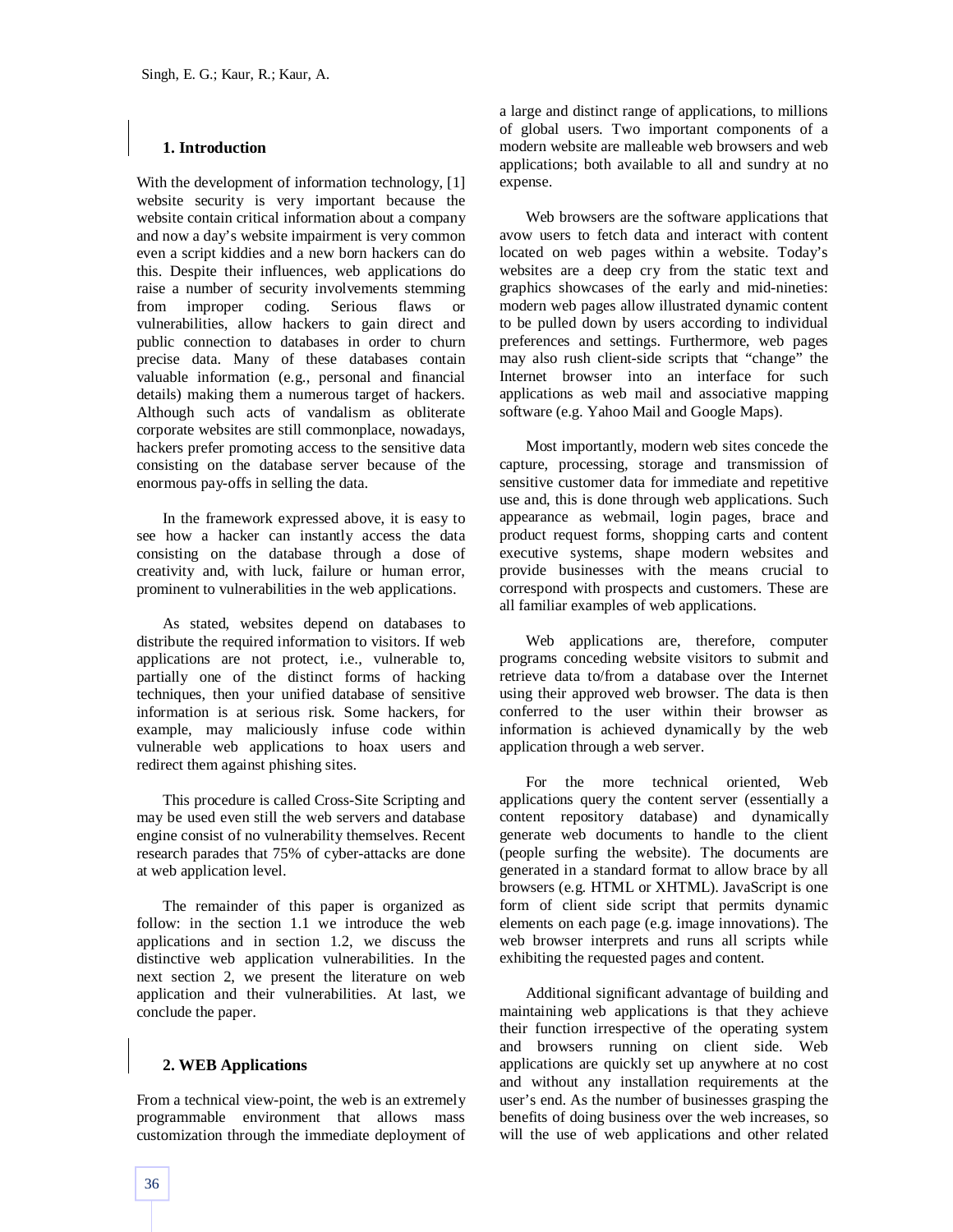technologies endure to grow. Moreover, since the increasing adoption of intranets and extranets, web applications become immensely entrenched in any organization's communication infrastructures, further broadening their scope and probability of technological complexity and prowess.

# **3. WEB Application Vulnerabilities**

Application vulnerability is a system fault or weakness in an application that could be exploited to compromise the security of the application. Once an attacker has erected a flaw, or application vulnerability, and determined how to access it, the attacker has the probable to exploit the application vulnerability to facilitate a cyber-crime. These crimes affects the confidentiality, integrity, or availability (known as the "CIA triad") of resources possessed by an application, its designers and its users. Attackers typically rely on specific tools or methods to perform application vulnerability detection and compromise. According to Gartner Security, the application layer currently contains 90% of all vulnerabilities. The following list discloses some of the most common attacks that can be performed and each item will then be described in further details.

## **3.1. SQL Injection**

SQL injection is a type of attacks that help application's vulnerabilities that interacts with a database, by injecting an unauthorized SQL query by an attacker in order to deal its security. SQLI is one of the most eminent and popular web applications vulnerability where the attackers exploits input vulnerability and attempts to send incorrect command or SQL query to the application [2].

## **3.2. Cross Site Scripting**

Cross Site Scripting (XSS) ensues when an attacker is capable of injecting a script, usually JavaScript, into the output of a web application in such a way that it is executed in the client browser [3]. This generally happens by establishing a means of breaking out of a data text in HTML into a scripting text - usually by infusing new HTML, JavaScript strings or CSS markup. HTML has no lack of locations where executable JavaScript can be infused and browsers have even persuaded to add more. The injection is sent to the web application via any means of input such as HTTP parameters [3].

# **3.3. Invalidated Input**

In web application the users are categorized in the distinct level of privileges. Access control determines how the web application avows access to functions to some users and not others, also called authorization. But attacker may be access higher level of authority. Web application desire inputs from user to determine how to react in accordance to serve web service.

## **3.4. Broken Access Control**

The user invades input values to web application suit. Attackers may pass toxic information to the web application which tries to bypass the website's security mechanisms.

#### **3.5. Broken Authentication and Sessions Management**

In the web application when error ensues under normal activities and if not handled by appropriate error message to the user then there is opportunities of getting clues on flaws about the web application to the attackers and may disturb to the normal user. Web application creates session when the user logged in, which specify the duration of time that a rare user relates with a web application.

## **3.6. Improper Error Handling**

Using session maintains state by contributing the client with a unique id. This id is gathered in a cookie which is used between the user browser and web server. If this session's details are not secured correctly, attacker can swipe it and misuse it.

## **3.7. Parameter Modification**

Parameter modification is the problem where the attacker's do not padding the form but rather ravines the parameters from URL itself, bypassing the form validations. Hence it may lead to ambiguous effect on the form data and the overall site data.

## **3.8. Insecure Configuration Management**

The web server that hosts the web application consists of web configuration files and directories which should not be earned or view by someone pirated. So must be preserved against the attackers.

## **3.9. Cookie Modification**

Cookie stores the information in the text format which is used for case management. The web application needs cookies; the server delivers cookie and stores at client browser. The browser then returns the cookie to the server the next time the page is desired. The attackers can surely connect with the server to modify the contents of user's cookie [4].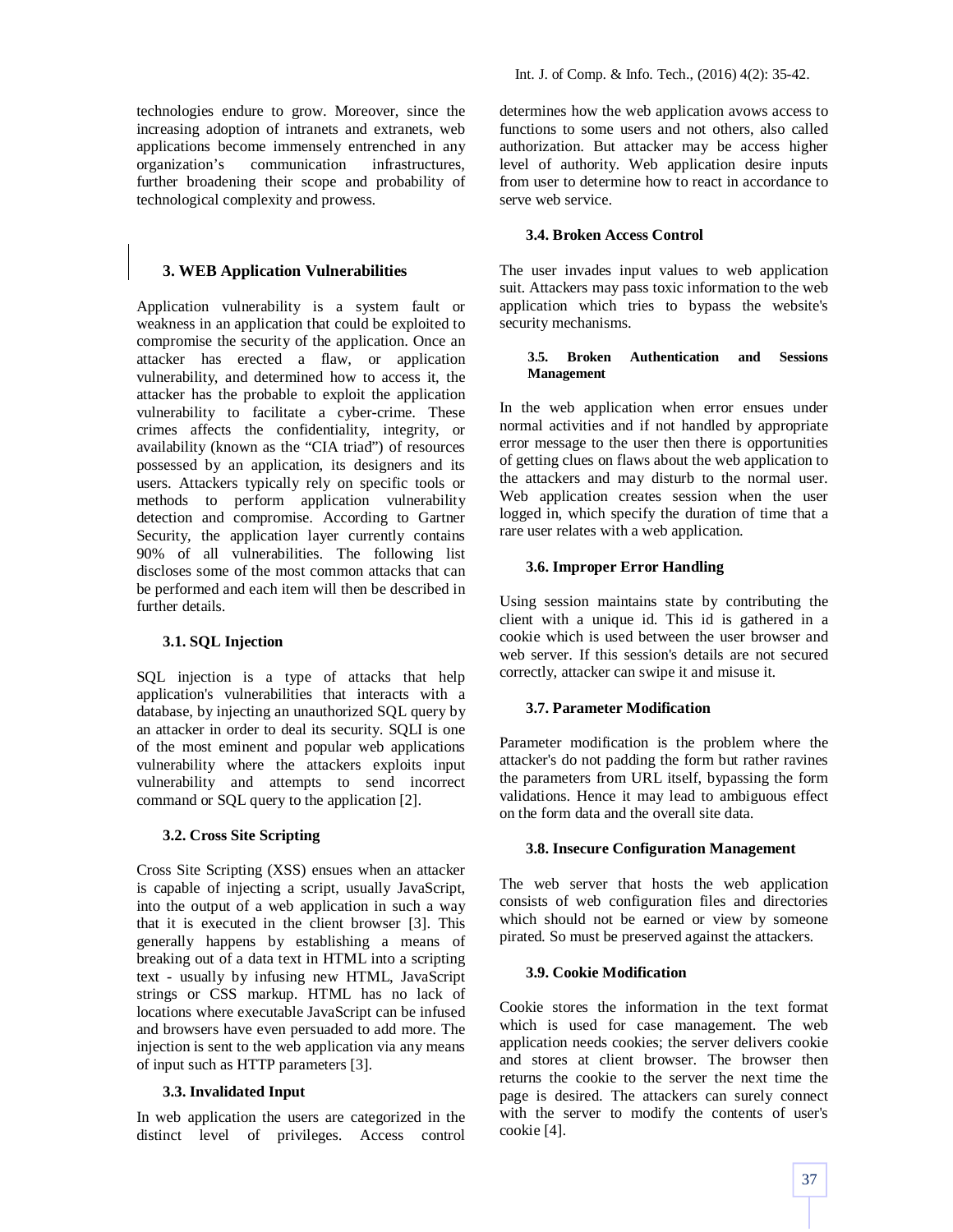## **3.10. Cross Site Request Forgery**

This is a type of exploitation where attacker tricks victim into sending crafted web requests via image tag, XSS, or by means of other techniques with the victim's valid session identifier, however, on the attacker's behalf. Since the browser sends the sensitive information such as session cookies automatically, the victim's session being tempered, result in loss of sensitive information, also attacker can make forge requests that are undistinguishable from legitimate ones [5].

## **3.11. Command Execution**

The specific purpose of the command injection attack is to inject and execute the commands that are specified by the attacker in the vulnerable application. These commands are executed with the same privileges as the application or web servers.

# **4. Literature Survey**

Zoran Djuric [6] has purposed a tool named SQLIVDT that is designed for efficient SQLI vulnerability detection. The main goal of that tool is to generate test inputs & assess test results. Web application vulnerabilities allow attackers to perform malicious actions from unauthorized CCOUNT ACCESS. In last decade web application vulnerabilities are growing. The black box approach is based on simulation of SQL attacks against web applications.

Jose Fonseca, Nuno Seixas, Marco Vieira, and Henrique Madeira [7] had presented an analysis of 715 vulnerabilities, 121 exploits of 17 web applications. Some web applications were written in weak typed language and other in strong. According to paper weak typed are the performed targets. Most web application have critical bugs affecting their security .To prevent security problems it is important to understand their typical software faults. SQL Injection & XSS are two most widely spread and critical web application vulnerability. To understand how these vulnerabilities are exploited by hacker's paper presents an analysis of the source code of script used.

Jose Fonseca and Marco Vieira [8] have studied the use of static code analysis tool to detect vulnerabilities in the plugins. Results showed that many plugins that are currently deployed worldwide have dangerous cross site scripting & SQL Injection vulnerabilities that can be exploited. This paper analyzed the security vulnerabilities of 35 word press plugins using RIPS and PHPSAFE. More than 350 XSS & SOL unknown vulnerabilities were detected plugins are potential source of security problems. Effectiveness of static analysis tools needs to be improved, both in term of coverage and false positive. Many web applications allow the integration of  $3<sup>rd</sup>$  part server side plugins offer diverse functionality and open an additional vulnerabilities door.

Mukesh Kumar Gupta, M.e.Govil and Girdhari Singh [9] have proposed a classification of software security approaches used to develop secure software in various phase of software development life cycle. Static analysis approaches are able to find out the cause of a security problem and can find errors. Error finding not only reduce the cost of error, also quick feedback cycle improves the coding approach. Static analysis approach suffers from false positive and false negative results. Dependence on web application is increasing very rapidly in recent time and create problem and for other purposes. Sol Injection and XSS are the most dangerous security vulnerability exploited in web application i.e. eBay, google, fb, etc. Most developer's repeat same programming mistake in their code because they do not follow security guidelines.

Adnan Masood and Jim Java [10] have presented the challenges of existing standards and reviews new techniques & tools to improve services security by detecting vulnerabilities are discussed. RESTFUL services have now become the new services development paradigm normal. The overview of the OWASP top 10 vulnerabilities for web services the potential static code analysis technique to discover vulnerabilities are discussed. Application layer vulnerability in the web services are a microcosm of the exploits available at the disposal of web application attackers. An iterative threat modeling approaches scan better prepare us to face and mitigate such attacks and make service oriented architecture as secure as possible.

Iberia Medeiros and Nuno Neves [11] have presented an approach for finding and correcting vulnerabilities in web applications and a tool to implement the approaches for PHP programs. Static source code analysis and data mining two techniques are used. The security of web application continues to be a challenging problem. In this paper the combination of method are used to discover vulnerabilities in source code with fewer false positives. WAP tools are used and large set of PHP applications are used for experimental evaluation. They found 388 vulnerabilities in 1.4 million lines of code.

J. Pradeep Kumar, Dr. T. Ravi and K. V. Nagendra [12] have presented a method for modeling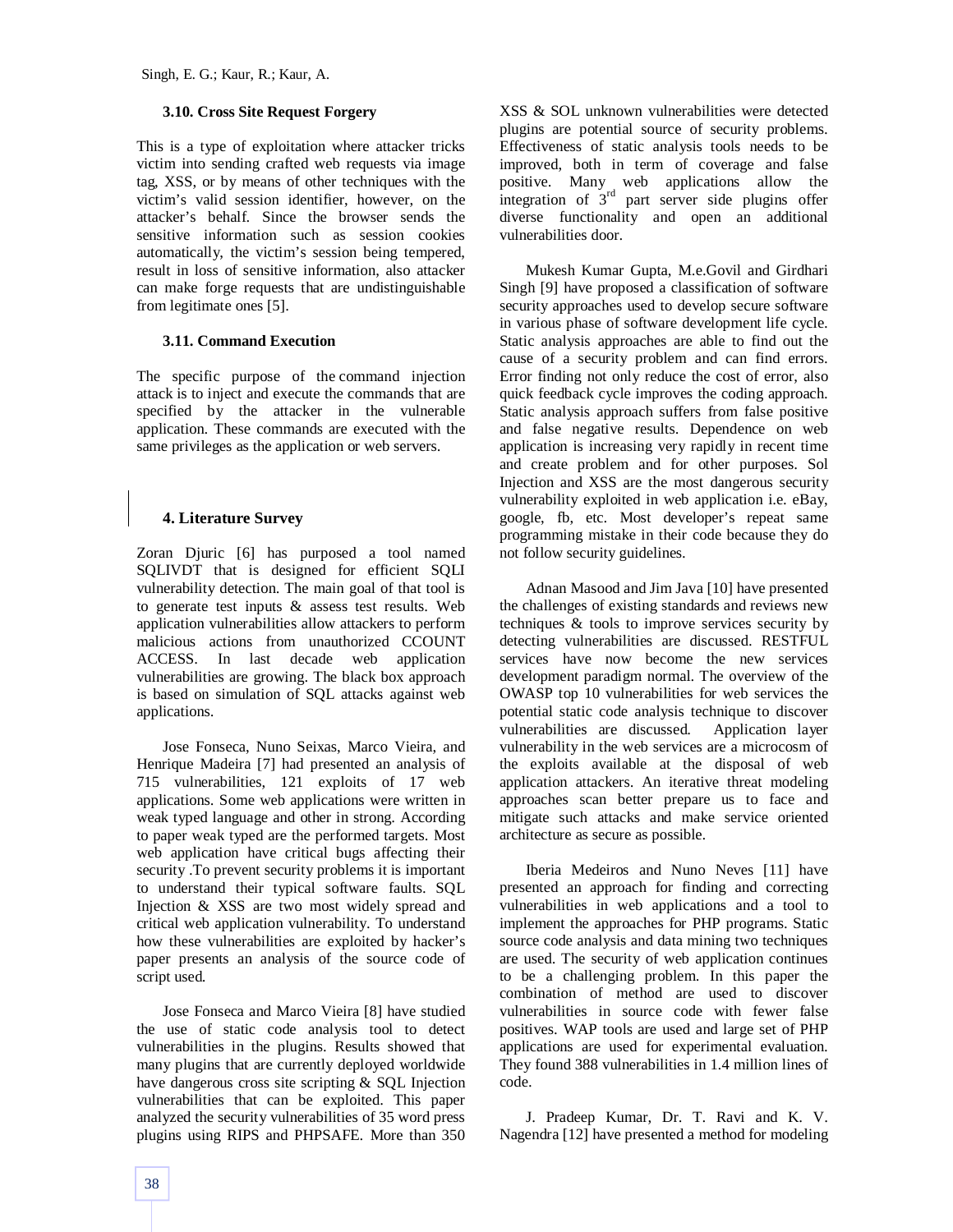SOLIAs with the Augmented Attack TREE and regular expressions to capture subtle SQL statements formed by SQLIA adversaries. It also presents various security vulnerabilities in web application and provides the analysis for counter from security vulnerabilities. It shows various forms SOL Injection & Cross Site Scripting attacks.

Wang Chunlei, Liu Li and Liu Qiang [13] have presented a web services vulnerability identification and analysis method based on fuzz testing, including identifying inputs, generating fuzz testing data, performing fuzz testing, monitoring and identification of normal fragility, etc. Several vulnerabilities including SQL injection, information leakage, Xpath injection are discovered by using WSFuzzer to carry out web services vulnerability fuzz testing. It shows that the method proposed in this paper can effectively test the vulnerability of web services with high efficiency. When the experiments are conducted on the internet, firewalls and intrusion detection systems sometimes intercept the invocation of web service requests and have great impacts on fuzz testing.

Abdul Razzaq, Ali Hur, Sidra Shahbaz, Muddassar Masood and H Farooq Ahmad [14] have presented the compared of web application firewall solutions with important features necessary for the security at application layer. The available security solutions are ineffective due to their focus on network layer and limitations in their core technologies design. Various solutions available as open source and in commercial market are creating problem for selecting the suitable solution for the security of the organizational systems. Critical analysis on WAF solutions is helpful for the users to select the most suitable solution to their environment. Due to dramatic increase in web applications, security gets vulnerable to variety of threats. The basic reason behind success of these attacks is the ignorance of application developers while writing the web applications and the vulnerabilities in the existing technologies.

Marcelo Invert Palma Salas, Paulo Licio de Geus and Eliane Martins [15] have showed that web services have raised new challenges on information security; this technology is susceptible to XML Injection attacks, which would allow an attacker to collect and manipulate information to insert malicious code in either server side or client side, being one of the most employed attack against web applications. The fault injection technique improves the robustness of web applications, through the greater flexibility to modify the test cases and to find software bugs. The result shows that 82% of web services tested were vulnerable to XML Injection attacks.

Theodoor Scholte, William Robertson, Davide Balzarotti and Engin Kirda [16] have presented a novel technique for preventing the exploitation of XSS and SQL injection vulnerabilities based on automated a data type detection of input parameters. The author implemented IPAAS for PHP and evaluated it on five-world web application with known XSS and SQL injection vulnerabilities. The evaluation demonstrates that IPAAS would have prevented 83% of SQL injection and 65% of XSS vulnerabilities. Web application becomes an integral part of the daily lives of millions of users. But these applications are also targeted by attackers and critical vulnerabilities are still common. Current techniques focus mainly on sanitization: either on automated sanitization, the detection of missing sanitizers, and the correctness of sanitizers.

Chandershekhar Sharma and Dr. S.C. Jain [17] have presented Web application interacts with the back end database to retrieve data as and when requested by the user. SQL injection attacks are one of the top most threats in database centric web application and SQL injection vulnerabilities are the most serious vulnerability types. In this paper the classification of SQL injection attacks are discussed and also analysis is done on basis of risk associated with each attack. The result of analysis highlights the impact of attacks on the database of web applications. This analysis can be very helpful in designing the detection tools.

Seung-Jae Yoo and Jeong-Mo Yang [18] have proposed recently cyber hacking incidents and accidents increase significantly so that the damage has spread to businesses, society and national level. As web security is emerged as the most important security, it has emerged as core topics in security research. In this paper, Author builds a system to find unencrypted packets through real time packets monitoring and furthermore propose to build the applied encrypted system. In this, more than 3000pages are collected and analyzed including subpage of the homepage. Among them about 2100 pages were not encrypted. This approximately corresponds to a probability of 80%.

Yunhui Zheng and Xiangyu Zhang [19] have proposed a path and context sensitive inter procedural analysis to detect RCE vulnerabilities. This paper develop a prototype system and evaluate it on ten real world PHP applications, 21 true RCE vulnerabilities, with 8 unreported before are identified. A novel algorithm is developed to resolve the two sets of constraints together. The experiment shows that the technique is very effective in detecting RCE vulnerabilities in real-world PHP applications, producing much fewer false positives compared to alternative techniques. Remote code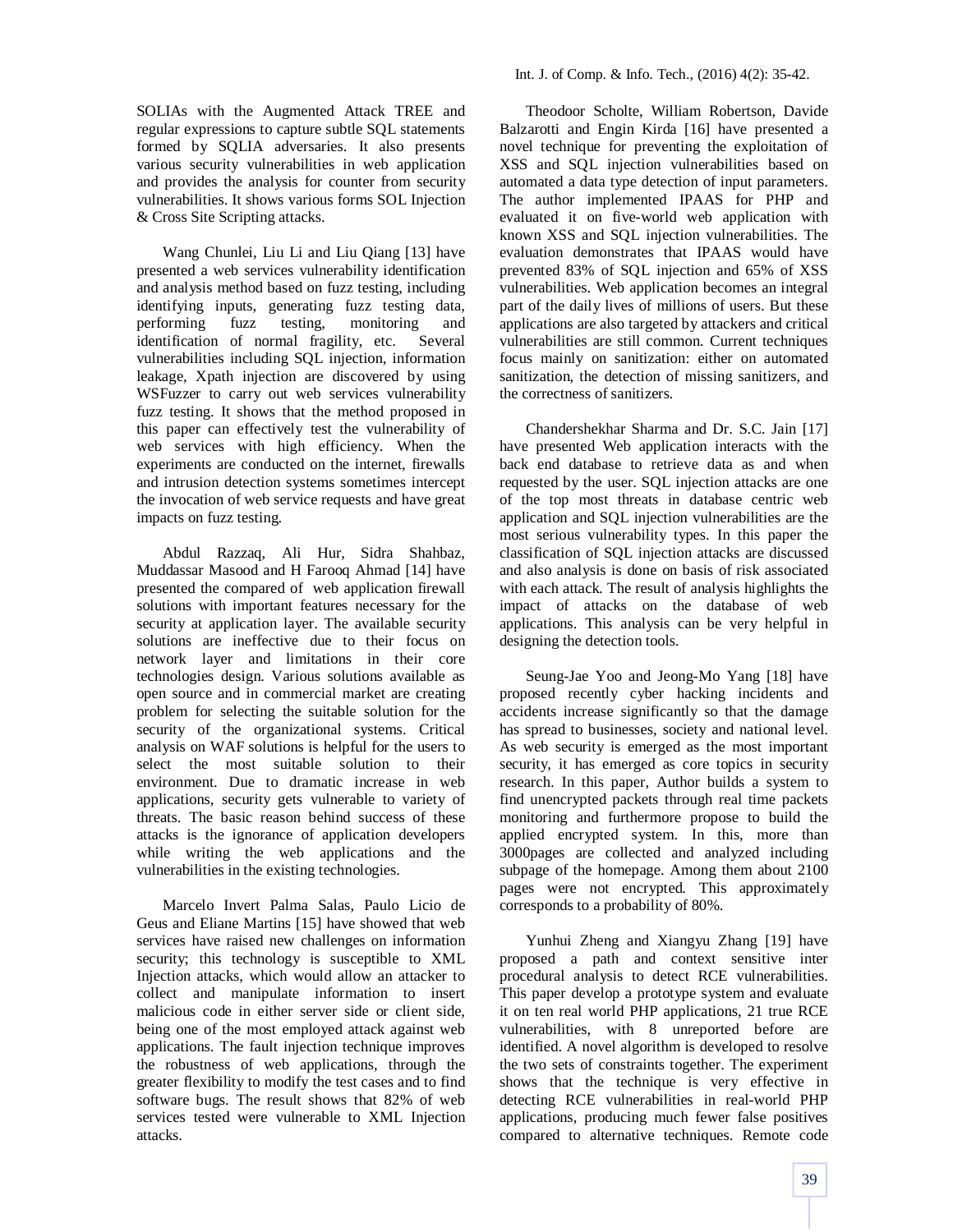execution attacks are one of the most prominent security threats for web applications. It is a special kind of cross site scripting attack that allows client inputs to be stored and executed as server side scripts.

Jan-Min Chen, and Chia-Lun Wu [20] have implemented an automated vulnerability scanner that for the injection attacks and scanned the injection attack vulnerabilities. They proposed mechanisms were a focus on SQL injection and Cross site scripting attack. As they according to detect based on injection point, so they can clearly know where the bug is, reduce the debug time and increase efficiency.

Ha Thanh Le and Peter Kok Keong Loh [21] have presented their experience with and experimental exemplification of using the Application Vulnerability Description Language (AVDL) to realize a unified data model for technology-independent vulnerability analysis of web applications. They conduct case studies with different web application scanners and evaluating their outputs using AVDL. They continue with description extraction tool and the unified data model as a data interface for the rule-based inference engine which incorporates vulnerability analysis and prediction capability.

José Fonseca, Marco Vieira and Henrique Madeira [22] have proposed an approach to evaluate and compare web application vulnerability scanners. They presented a method to evaluate and benchmark automatic web vulnerability scanners using software fault injection techniques. The percentage of false positives is very high, ranging from 20% to 77% in the experiments performed and the results show that in general the coverage is low.

Mattia Monga, Roberto Paleari and Emanuele Passerini [23] have presented an approach for detecting injection vulnerabilities in web applications through hybrid analysis techniques. They described the design and implementation of Phan, a hybrid analyzer for PHP applications that works directly at the Zendbytecode level. Their proposal blends together the strengths of static and dynamic approaches: the preliminary static analysis phase helps reducing the run-time overhead connected with dynamic monitoring. The preliminary results indicate that the improvement with respect to a taint analysis entirely dynamic is significant.

Xin Wang, Luhua Wang, Gengyu Wei, Dongmei Zhang and Yixian Yang [24] have proposed a SQL injection vulnerability detection method based on hidden web crawling. They combine authentication with the crawler model, and find SQL injection

vulnerability by simulating web attacking and analyzing the data of response, also did two experiments, one is to compare the coverage of our tool with other three tradition scanners [10, l3, 24] by detecting three common public web sites, and the result shows that the system we implemented can retrieve hidden web pages and its page coverage is larger than other three scanners.

Gang Zhao and Hua Chen [25] have presented the use of data-flow based methods to analyze the vulnerability of Java program in bytecode. Data-flow analysis is a technique to expose the global influence of data in a program. They discussed the characteristics of the software vulnerability. The relationship of the vulnerability analysis and dataflow analysis is investigated. There is a suggestion about the framework of a data-flow based analysis system. Its implementation aims to Java bytecode is brought out.

Weider D., Yu Shruti Nargundkar and Nagapriya Tiruthani [26] have proposed in detail the various methods used in phishing. They perform a root-cause analysis of the methods used in phishing, the motivation for phishing and in the process come up with a fishbone diagram outlining the causes and methodologies used in phishing. This analysis is aimed at helping developers to design and develop better anti phishing solutions.

Lwin Khin Shar, Lionel C. Briand and Hee Beng Kuan Tan [27] have proposed using a set of hybrid (static+dynamic) code attributes that characterize input validation and input sanitization code patterns and are expected to be significant indicators of web application vulnerabilities. Because static and dynamic program analyses complement each other, both techniques are used to extract the proposed attributes in an accurate and scalable way. Therefore, building predictors using machine learners trained with the information provided by both static and dynamic analyses and available vulnerability information, they achieve good accuracy while meeting scalability requirements.

Tânia Basso, Plínio César Simões Fernandes and Mario Jinoand Regina Moraes [28] have presented an experimental study where they analyzed the effect that Java software faults, injected on the source code of Web applications, can have on security vulnerabilities. Also, they analyzed the influence of these faults on the security vulnerabilities detection by a well-known commercial web security vulnerability scanner tool. The results of the scanner tool were validated through manual attacks based on attack trees.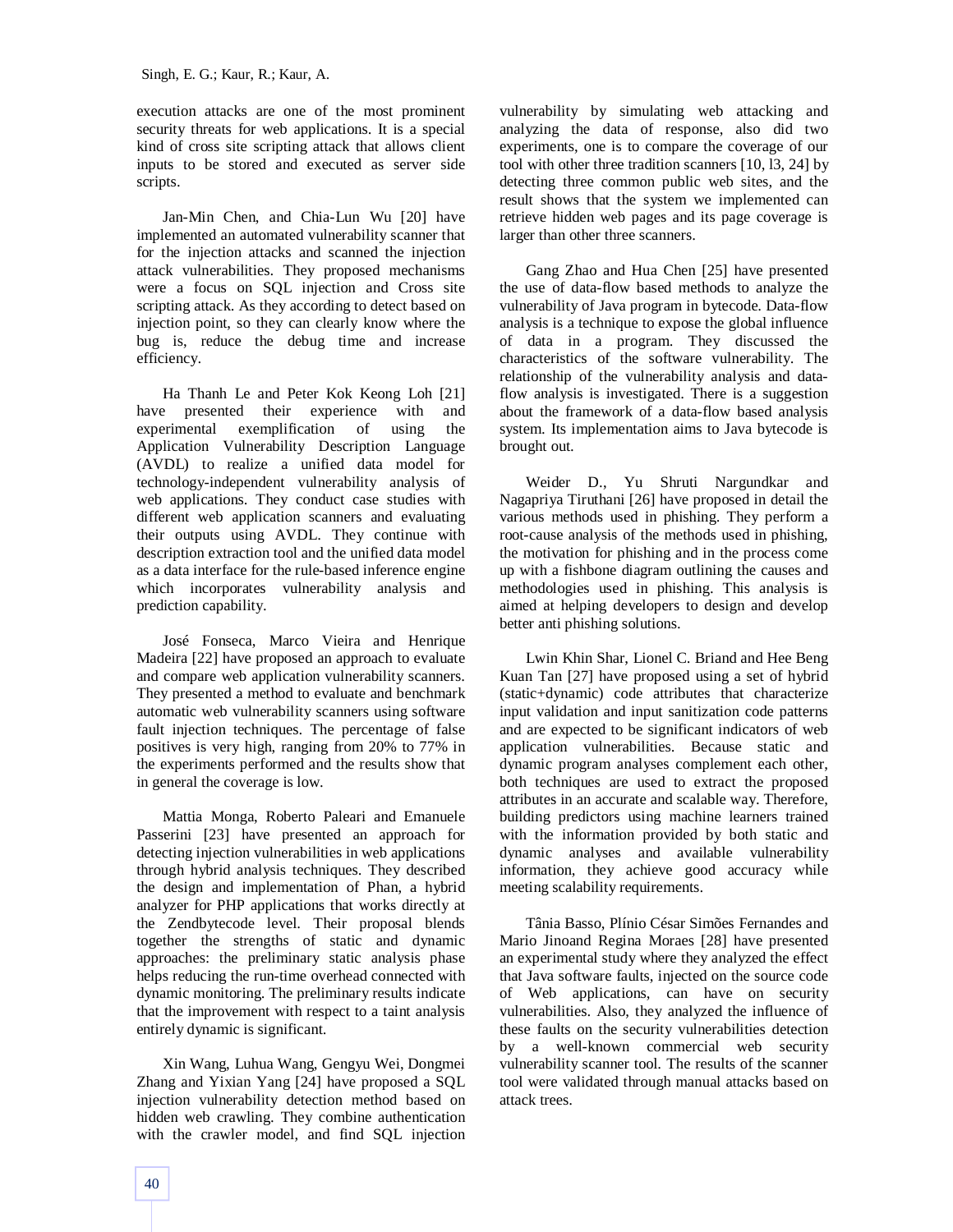Nuno Antunes and Marco Vieira [29] have presented an experimental study on the comparison of several web vulnerability detection tools implementing either penetration-testing or static code. They showed how effective these two techniques are on the detection of SQL Injection vulnerabilities in web services code. The Results suggest that, in general, static code analyzers are able to detect more SQL Injection vulnerabilities than penetration testing tools and coverage of static code analysis tools is typically much higher than of penetration testing tools.

#### **5. Conclusion**

In this paper, we mainly emphasized on discussing the literature about the destructive vulnerabilities of web applications as these web applications have more significantly popular and have wide spread interaction medium in the present era. But at same point these destructive vulnerabilities disclosed the user`s sensitive information regularly. These vulnerabilities should be analyzed efficiently and proper countermeasures are implemented to prevent the user`s critical information from being tampered.

#### **6. References**

- [1] http://www.acunetix.com/websitesecurity/webapplications/
- [2] Nadya ElBachir El Moussaid, Ahmed Toumanari, (2014), "Web Application Attacks Detection: A Survey and Classification", International Journal of Computer Applications Volume 103, No.12.
- [3] Http://phpsecurity.readthedocs.org/en/latest/Cross-Site-Scripting-(XSS).html. [Accessed on February 2016]
- [4] Katkar Anjali S., Kulkarni Raj B, (2012), "Web Vulnerability Detection and Security Mechanism", International Journal of Soft Computing and Engineering, Volume-2, Issue-4.
- [5] Gopal R. Chaudhari, Prof. Madhav V. Vaidya, (2014), "A Survey on Security and Vulnerabilities of Web Application", International Journal of Computer Science and Information Technologies, Vol. 5 (2).
- [6] Zoran Djuric, (2013), "A Black-box Testing Tool for Detecting SQL Injection Vulnerabilities", IEEE Second International Conference on Informatics and Applications, pp. 216- 221.
- [7] Jose´ Fonseca, Nuno Seixas, Marco Vieira, and Henrique Madeira, (April 2014), "Analysis of Field Data on Web Security Vulnerabilities", IEEE transactions on dependable and secure computing, Vol. 11, No. 2, pp. 89- 100.
- [8] José Fonseca and Marco Vieira, (2014), "A Practical Experience on the Impact of Plugins in Web Security", IEEE 33rd International Symposium on Reliable Distributed Systems, pp. 21-30.
- [9] Mukesh Kumar Gupta, M.E. Govil and Girdhari Singh, (May 2014), "Static Analysis Approaches to Detect SQL

Injection and Cross Site Scripting Vulnerabilities in Web Applications", IEEE International Conference on Recent Advances and Innovations in Engineering, Jaipur, India.

- [10] Adnan Masood, Jim Java, (2015), "Static Analysis for Web Service Security – Tools & Techniques for a Secure Development Life Cycle", International Symposium on Technologies for Homeland Security, pp. 1-6.
- [11] Ibéria Medeiros, Nuno Neves, (2015), "Detecting and Removing Web Application Vulnerabilities with Static Analysis and Data Mining", IEEE TRANSACTIONS ON RELIABILITY, pp.1-16.
- [12] J. Pradeep Kumar, Dr. T. Ravi and K. V. Nagendra, (2012), "Analysis of security vulnerabilities for web based application" IEEE, pp. 233- 236.
- [13] Wang Chunlei, Liu Li, Liu Qiang, (2014), "Automatic fuzz testing of web service vulnerability" International Conference on Information and Communications Technologies, pp. 1-6.
- [14] Abdul Razzaq, Ali Hur, Sidra Shahbaz, MuddassarMasood, H Farooq Ahmad, (2013), "Critical Analysis on Web Application Firewall Solutions", IEEE Eleventh International Symposiumon Autonomous Decentralized Systems, pp. 1-6.
- [15] Marcelo Invert Palma Salas, Paulo Lício de Geus, Eliane Martins, (2015), "Security Testing Methodology for Evaluation of Web Services Robustness - Case: XML Injection", IEEE World Congress on Services, pp. 303- 310.
- [16] Theodoor Scholte, William Robertson, Davide Balzarotti, EnginKirda, (2012), "Preventing Input Validation Vulnerabilities in Web Applications through Automated Type Analysis", IEEE 36th International Conference on Computer Software and Applications, pp. 233- 243.
- [17] Chandershekhar, Dr. S.c. Jain, (2014), "Analysis and Classification of SQL Injection Vulnerabilities and Attacks on Web Applications", IEEE International Conference on Advances in Engineering & Technology Research, pp. 1-6.
- [18] Seung-Jae Yoo, Jeong-Mo Yang, (2014), "Web login Vulnerability Analysis and Countermeasures", International Conference on IT Convergence and Security, pp. 1-4.
- [19] Yunhui Zheng and Xiangyu Zhang, (2013), "Path Sensitive Static Analysis of Web Applications for Remote Code Execution Vulnerability Detection", IEEE 35th International Conference on Software Engineering, pp. 652- 661.
- [20] Jan-Min Chen, and Chia-Lun Wu, (2010), "An Automated Vulnerability Scanner for Injection Attack Based on Injection Point", International Computer Symposium (ICS), pp. 113- 118.
- [21] Ha Thanh Le and Peter Kok Keong Loh, (2008), "Evaluating AVDL Descriptions for Web Application Vulnerability Analysis", ISI 2008, June 17-20, 2008, Taipei, Taiwan, IEEE, pp. 279-281.
- [22] José Fonseca and Marco Vieira, Henrique Madeira, (2007), "Testing and comparing web vulnerability scanning tools for SQL injection and XSS attacks", 13th IEEE International Symposium on Pacific Rim Dependable Computing, pp. 365-372.
- [23] Mattia Monga, Roberto Paleari, Emanuele Passerini, (2009), "A hybrid analysis framework for detecting web application vulnerabilities", ICSE'09 Workshop, Vancouver, Canada, IEEE, pp. 25- 32.
- [24] Xin Wang, Luhua Wang, Gengyu Wei, Dongmei Zhang, Yixian Yang, (2010), "Hidden web crawling for SQL injection detection", 3rd IEEE International Conference on Broadband Network and Multimedia Technology, pp. 14- 18.